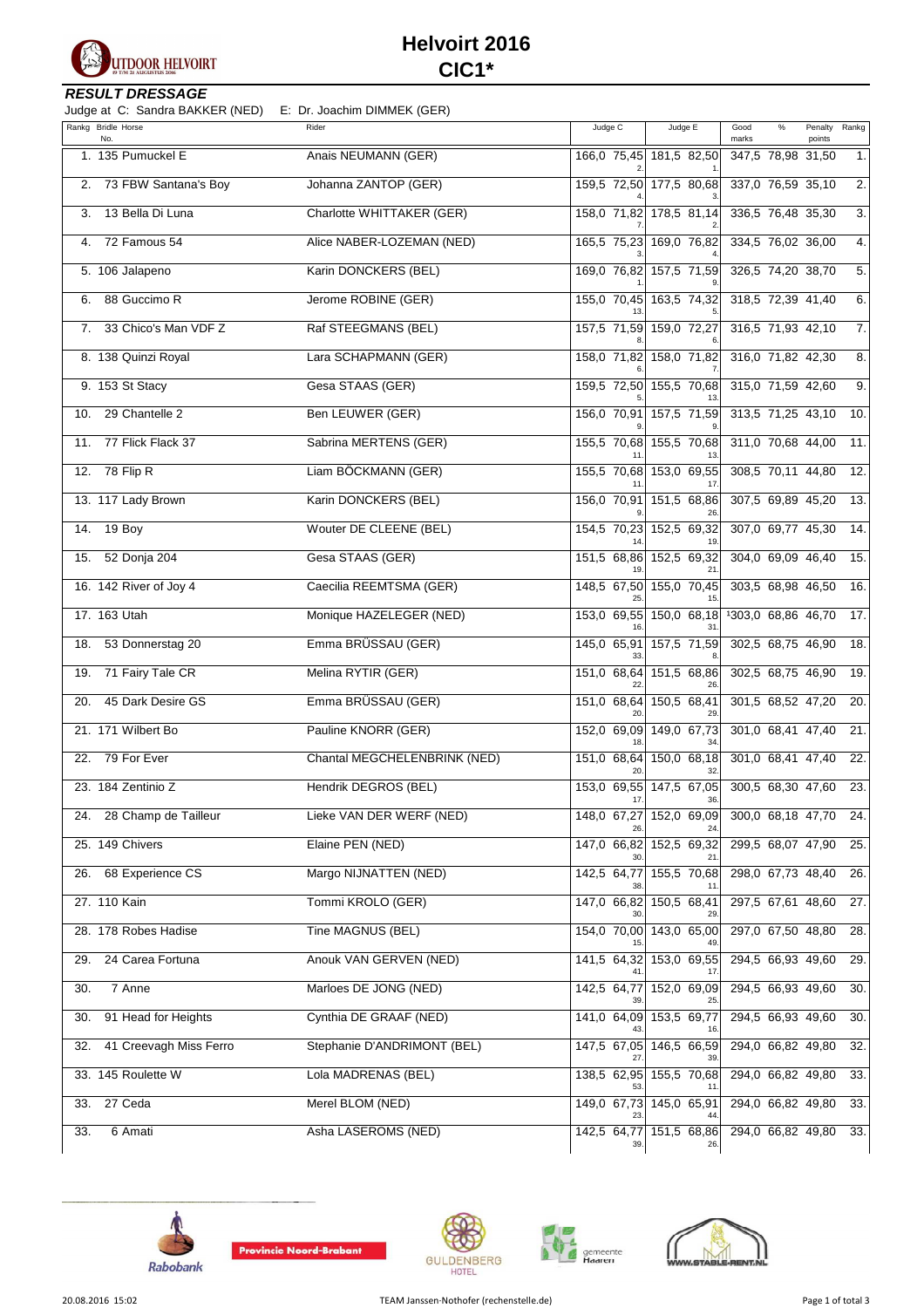

# **Helvoirt 2016 CIC1\***

### **RESULT DRESSAGE**

Judge at C: Sandra BAKKER (NED) E: Dr. Joachim DIMMEK (GER)

|     | Rankg Bridle Horse<br>No.       | Rider                               | Judge C           | Judge E                        | Good<br>marks      | $\%$ | Penalty<br>points | Rankg             |
|-----|---------------------------------|-------------------------------------|-------------------|--------------------------------|--------------------|------|-------------------|-------------------|
| 36. | 76 Flash                        | Sanne DE JONG (NED)                 | $147,0$ 66,82     | 146,5 66,59                    | 293,5 66,70 50,00  |      |                   | 36.               |
|     | 37. 116 Lacoste Z               | Joyce VAN DE KUILEN (NED)           | 149,0 67,73       | 144,0 65,45                    | 293,0 66,59 50,10  |      |                   | $\overline{37}$ . |
|     | 38. 132 Peanuts de Brève        | Karine ALEGRE DE VEGA (FRA)         | 139,5 63,41       | 152.5 69.32                    | 292,0 66,36 50,50  |      |                   | 38.               |
| 39. | 34 Cilocia                      | Eef HAMERS (NED)                    | 140,5 63,86       | 149,5 67,95                    | 1290,0 65,91 51,10 |      |                   | 39.               |
| 40. | 180 Siddhartha 10               | Flora REEMTSMA (GER)                | 136,5 62,05       | 152,5 69,32                    | 289,0 65,68 51,50  |      |                   | 40.               |
| 41. | 55 Douze van de Twee Acren      | Camille BUYCK (BEL)                 | 147,5 67,05       | 141,0 64,09                    | 288,5 65,57 51,60  |      |                   | 41.               |
|     | 42. 146 Royal Favorite 2        | Katharina GRUPEN (GER)              | 145,0 65,91       | 143,0 65,00                    | 288,0 65,45 51,80  |      |                   | 42.               |
| 43. | 39 Corvette                     | Deborah GERRETS (NED)               | 139,5 63,41       | 148,0 67,27                    | 287,5 65,34 52,00  |      |                   | 43.               |
| 44. | 95 Honki Tonki Boy              | Philippe VAN ASSELBERGHS (BEL)      |                   | 139,0 63,18 147,0 66,82        | 286,0 65,00 52,50  |      |                   | 44.               |
|     | 45. 104 Inka van de Vrobiehoeve | Anais NEUMANN (GER)                 | 139,0 63,18       | 146,5 66,59                    | 285,5 64,89 52,70  |      |                   | 45.               |
|     | 46. 107 Jane Z                  | Renske KROEZE (NED)                 | 141,0 64,09       | 144,0 65,45                    | 285,0 64,77 52,80  |      |                   | 46.               |
| 47. | 59 Ekino                        | Willemina VAN DER GOES-PETTER (NED) | 143,0 65,00       | 141,5 64,32                    | 284,5 64,66 53,00  |      |                   | 47.               |
|     | 48. 165 Vangelis Ors            | Eva VAN DER SANDEN (NED)            | 138,5 62,95       | 145,5 66,14                    | 284,0 64,55 53,20  |      |                   | 48.               |
| 49. | 46 D'Artagnan                   | Larissa HARTKAMP (NED)              | 138,0 62,73       | 146,0 66,36                    | 284,0 64,55 53,20  |      |                   | 49.               |
| 50. | 89 Hanna                        | Edith TUYTELAARS (NED)              | 141,0 64,09       | 140,5 63,86                    | 281,5 63,98 54,00  |      |                   | 50.               |
| 51. | 31 Cheyenne Blue 6              | Sabrina MERTENS (GER)               | 140,0 63,64       | 141,0 64,09                    | 281,0 63,86 54,20  |      |                   | 51.               |
| 51. | 81 Fulco                        | Willemina VAN DER GOES-PETTER (NED) | 146,0 66,36       | 135,0 61,36                    | 1281,0 63,86 54,20 |      |                   | 51.               |
|     | 53. 161 Uma Guma                | François HUVELLE (BEL)              | 135,5 61,59       | 144,0 65,45                    | 279,5 63,52 54,70  |      |                   | 53.               |
|     | 53. 155 Suri E                  | Manon MINNER (BEL)                  |                   | 135,5 61,59 144,0 65,45        | 279,5 63,52 54,70  |      |                   | 53.               |
|     | 55. 172 Wings                   | Pien ULLINGS (NED)                  | 132,5 60,23<br>73 | 147,0 66,82                    | 279,5 63,52 54,70  |      |                   | 55.               |
| 56. | 69 Expression                   | Sara BROEKAERT (BEL)                | 136,0 61,82       | 142,5 64,77                    | 278,5 63,30 55,10  |      |                   | 56.               |
|     | 57. 121 Limited Edition         | Merel BLOM (NED)                    |                   | 136,5 62,05 141,5 64,32        | 278,0 63,18 55,20  |      |                   | 57.               |
| 58. | 66 Esterella VP Wisbecq         | Sara BROEKAERT (BEL)                | 138,0 62,73<br>55 | 139,5 63,41<br>57.             | 277,5 63,07 55,40  |      |                   | 58.               |
|     | 59. 151 Sixieme Sens            | Cedric BIBARD (FRA)                 |                   | 144,5 65,68 132,5 60,23        | 277,0 62,95 55,60  |      |                   | 59.               |
| 60. | 70 Fachoudette 2                | Andreas OSTHOLT (GER)               | 143,5 65,23       | 133,0 60,45                    | 276,5 62,84 55,70  |      |                   | 60.               |
|     | 61. 175 Zidane                  | Hilde VAN MIEGHEM (BEL)             | 140,0 63,64       | 136,0 61,82                    | 276,0 62,73 55,90  |      |                   | 61.               |
|     | 62. 128 My Boy                  | Stephan HAZELEGER (NED)             | 137,0 62,27       | 137,5 62,50                    | 274,5 62,39 56,40  |      |                   | 62.               |
|     | 63. 185 Esoraya M               | Ben LEUWER (GER)                    | 137,5 62,50       | 134,0 60,91                    | 271,5 61,70 57,50  |      |                   | 63.               |
| 64. | 83 Gentleman's Agreement V Chie | Asha LASEROMS (NED)                 |                   | 133,0 60,45 138,0 62,73        | 271,0 61,59 57,60  |      |                   | 64.               |
|     | 65. 176 Zinderin                | Nick ROS (NED)                      | 138,0 62,73       | 130,5 59,32                    | 268,5 61,02 58,50  |      |                   | 65.               |
|     | 66. 186 Enya des Concessions    | Lisa SABBE (BEL)                    |                   | 129,5 58,86 138,0 62,73        | 267,5 60,80 58,80  |      |                   | 66.               |
| 67. | 11 Ballyengland Judge           | Pascalle VAN BOXTEL (NED)           |                   | 129,5 58,86 138,0 62,73        | 267,5 60,80 58,80  |      |                   | 67.               |
| 68. | 26 Castle Echo                  | Jade VAN DER ZANDEN (NED)           |                   | 133,5 60,68 133,5 60,68        | 267,0 60,68 59,00  |      |                   | 68.               |
|     | 69. 118 Lamicell Iris           | Karin DONCKERS (BEL)                |                   | 139,0 63,18 127,5 57,95        | 266,5 60,57 59,10  |      |                   | 69.               |
|     | 70. 156 Tarmak des Craoux       | Cedric BIBARD (FRA)                 | 66.               | 135,0 61,36 127,5 57,95<br>75. | 262,5 59,66 60,50  |      |                   | 70.               |